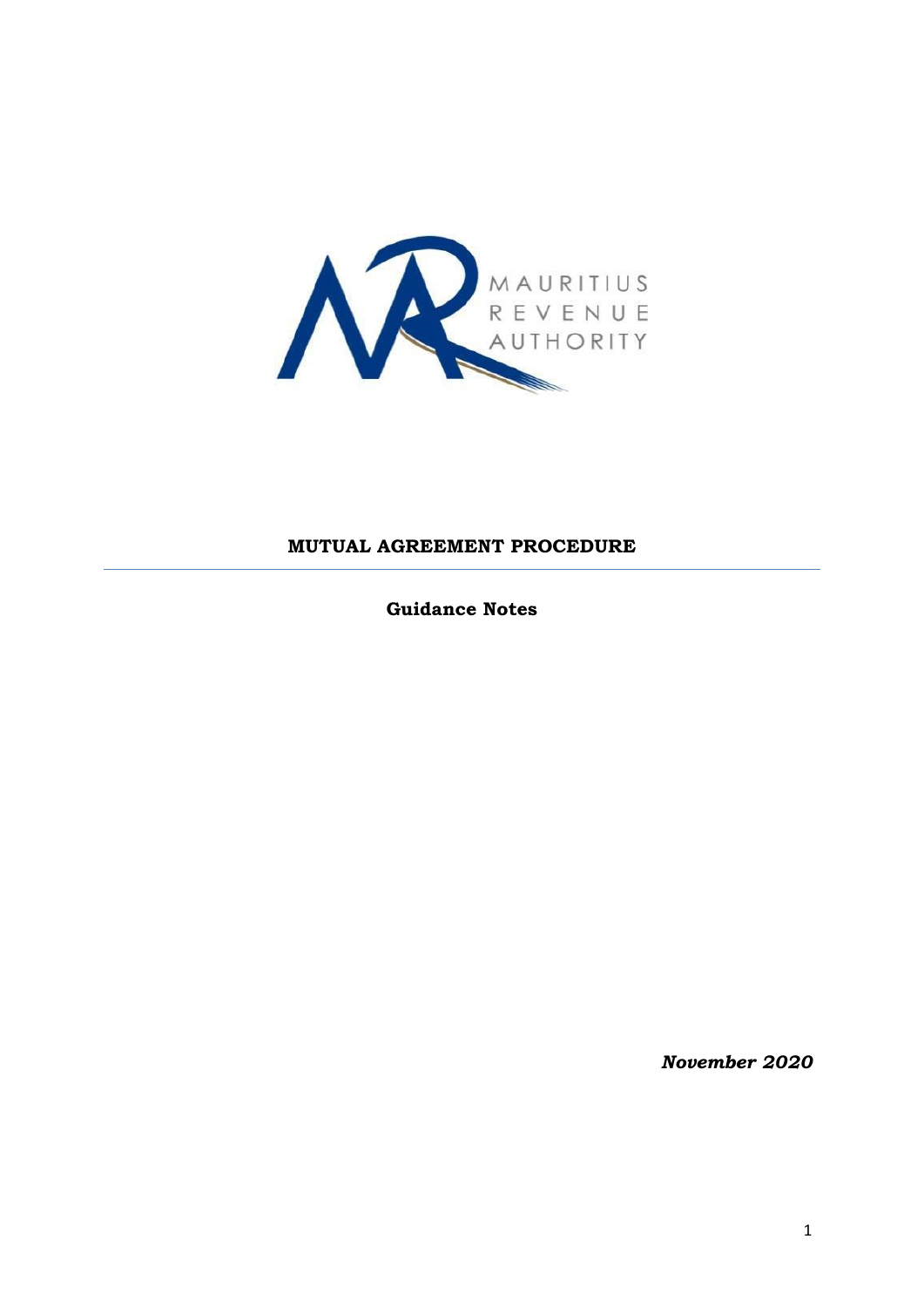## **Table of Contents**

 $\mathcal{L}_{\text{max}}$ 

| 1.5 Details of Competent Authorities of Contracting States/Parties            |  |
|-------------------------------------------------------------------------------|--|
|                                                                               |  |
|                                                                               |  |
|                                                                               |  |
|                                                                               |  |
|                                                                               |  |
|                                                                               |  |
|                                                                               |  |
| 2.5.1 Considerations by the Competent Authority upon receiving a MAP Request  |  |
|                                                                               |  |
|                                                                               |  |
|                                                                               |  |
|                                                                               |  |
|                                                                               |  |
|                                                                               |  |
|                                                                               |  |
|                                                                               |  |
|                                                                               |  |
|                                                                               |  |
| 3.6 Circumstances that may give rise to further notification to taxpayers  15 |  |
|                                                                               |  |
|                                                                               |  |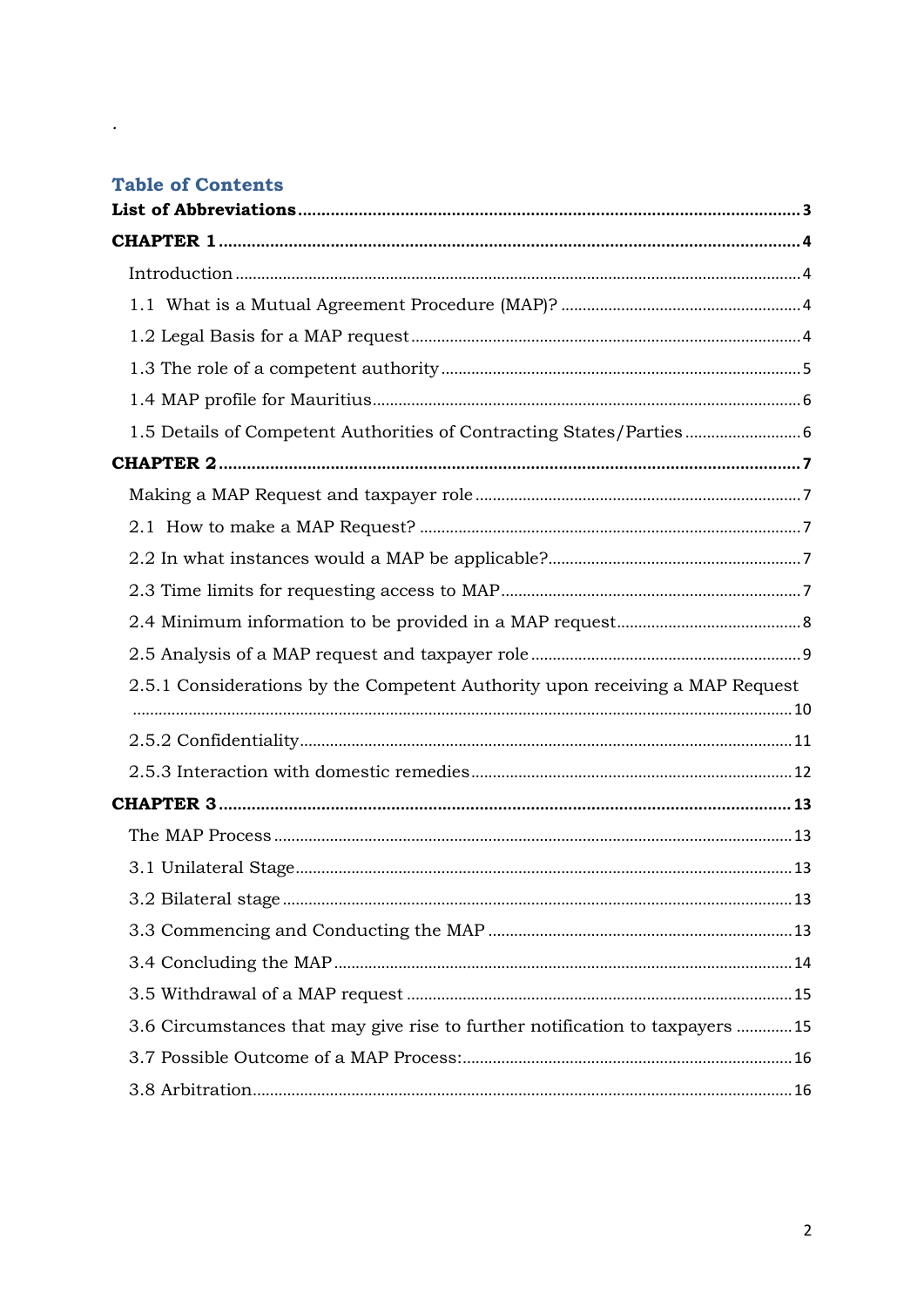# **List of Abbreviations**

<span id="page-2-0"></span>

| DTAA : | Double Taxation Avoidance Agreement                           |
|--------|---------------------------------------------------------------|
| MAP:   | Mutual Agreement Procedure                                    |
| MLI:   | Multilateral Instrument                                       |
| MRA:   | Mauritius Revenue Authority                                   |
| MTC:   | OECD's Model Tax Convention on Income and on Capital          |
| OECD:  | The Organisation for Economic Co-operation and<br>Development |
| TIEA:  | Tax Information Exchange Agreement                            |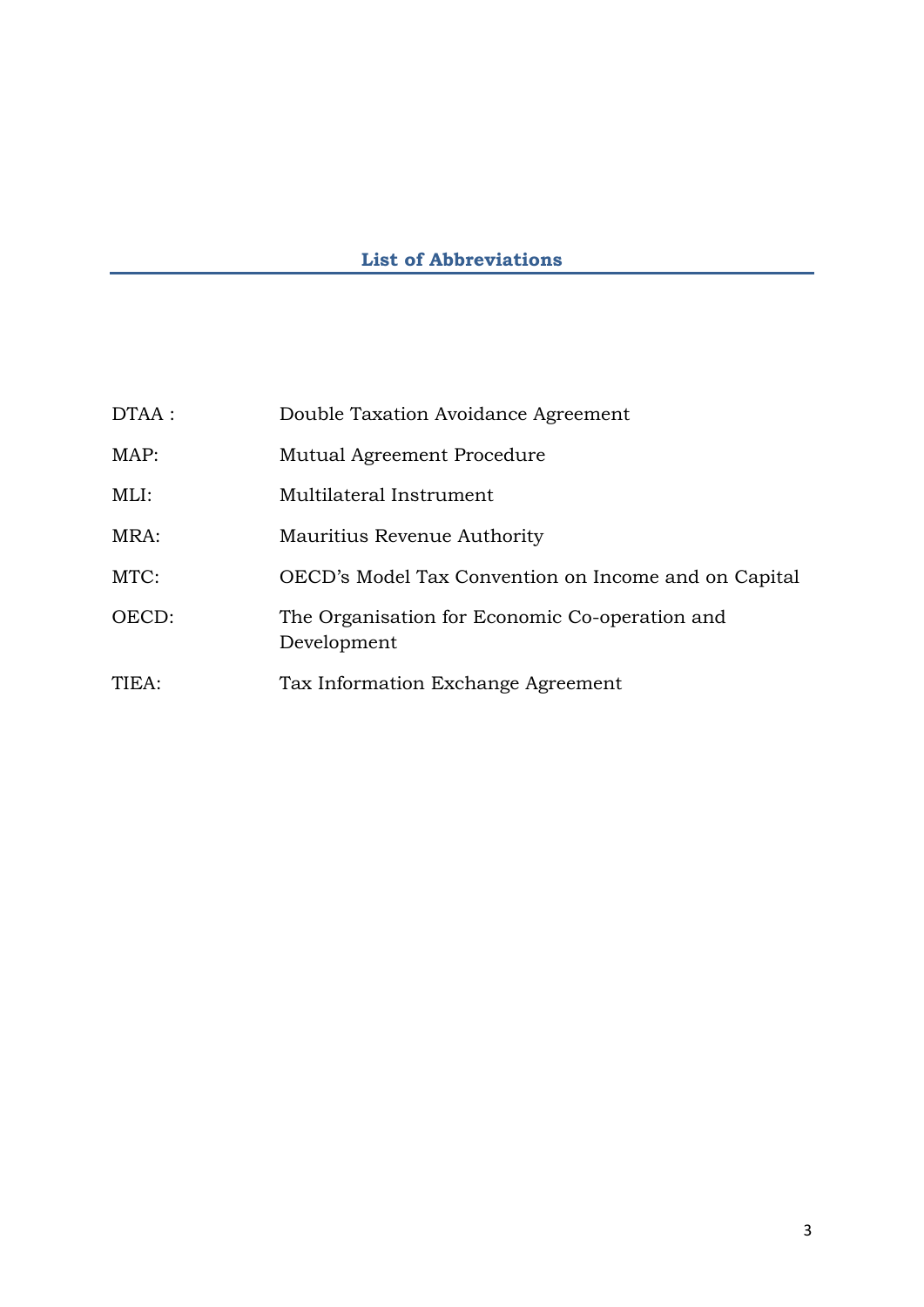#### <span id="page-3-1"></span><span id="page-3-0"></span>Introduction

The purpose of this document is to set out the process through which the taxpayer can request assistance from the Competent Authority in Mauritius to resolve disputes arising from taxation not in accordance with the relevant DTAAs.

Taxpayers may request assistance under the terms of the relevant DTAAs (in conjunction with the relevant Articles of the MLI, where applicable)

MAP assistance is provided by the International Taxation Section of the Large Taxpayers Department of the MRA.

#### <span id="page-3-2"></span>1.1 What is a Mutual Agreement Procedure (MAP)?

The MAP article in tax treaties allows designated representatives (the "competent authorities") from the governments of the contracting states to interact with the intent to resolve international tax disputes. These disputes involve cases of double taxation (juridical and economic) as well as inconsistencies in the interpretation and application of a tax treaty.

Since most probable occurrences of double taxation are dealt with automatically in tax treaties through tax credits, exemptions, or the determination of taxing rights of the contracting states, the majority of MAP cases are situations where the taxation of an individual or entity is unclear.

A noteworthy point is that the MAP article in most tax treaties does not compel competent authorities actually to reach an agreement and resolve their tax disputes. They are obliged only to use their best endeavours to reach an agreement. Unfortunately, on some occasions competent authorities are unable to come to an agreement. Mauritius has opted for the mandatory binding arbitration provisions under Part VI of the MLI. These provisions will apply only between Contracting Jurisdictions which have chosen to apply Part VI to their Covered Tax Agreements.

#### <span id="page-3-3"></span>1.2 Legal Basis for a MAP request

Pursuant to Section 76 of the Income Tax Act, as soon as a DTAA is ratified and has been published in the Government Gazette, its provisions are effective as if they had been incorporated into the Act.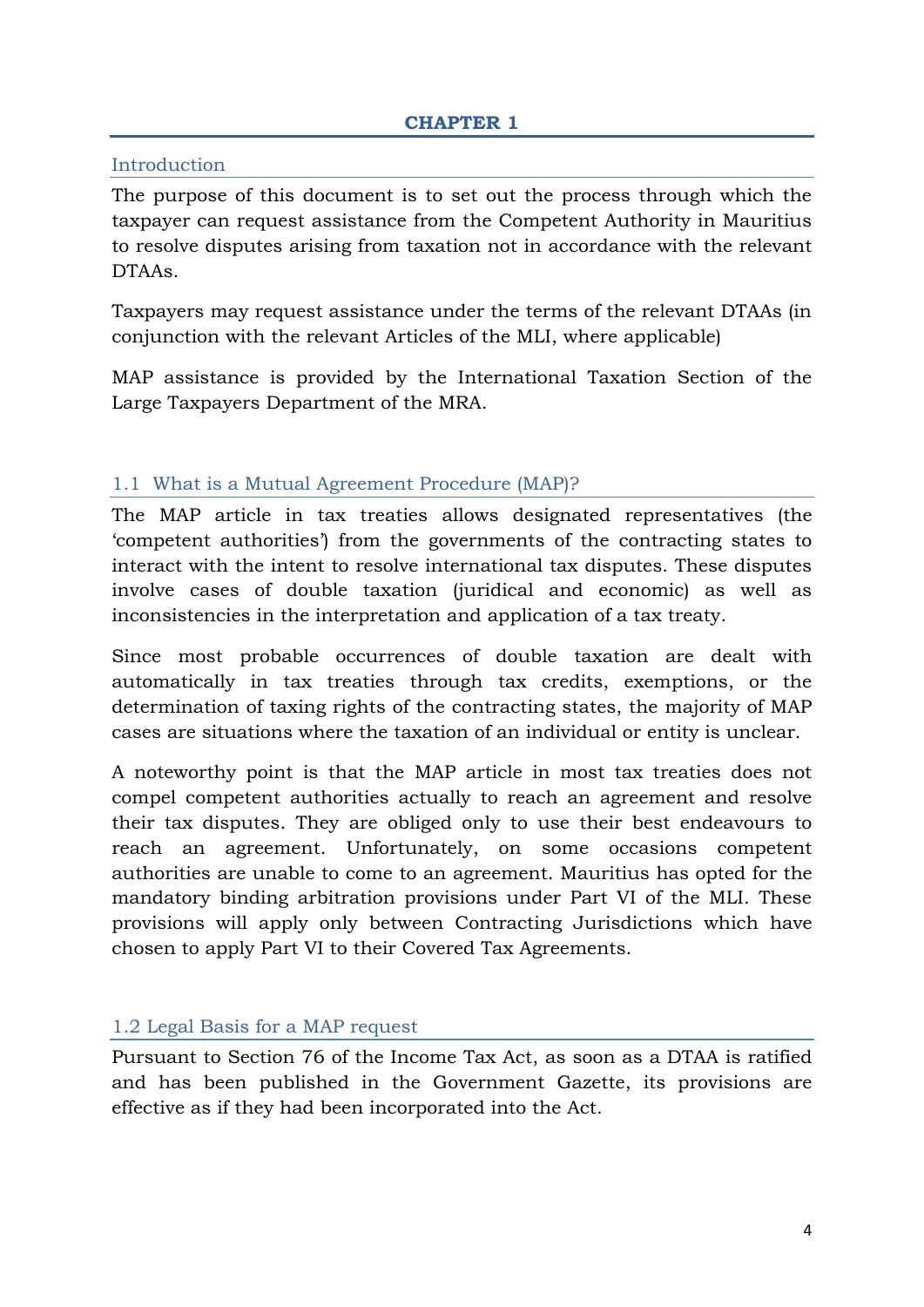Tax treaties concluded between Mauritius and other states generally contain an article based on Article 25 of the MTC. Article 25 of the MTC provides a mechanism to resolve difficulties arising where the actions of one or both of the contracting states result or will result for the taxpayer concerned in taxation not in accordance with the provisions of the DTAA. Under the equivalent of Article 25 of the MTC, within the relevant Mauritius DTAAs, the competent authority of Mauritius shall endeavour to resolve such cases by mutual agreement with the competent authority of the other contracting state.

With regard to the practical operation of the MAP procedure, the above mentioned Article authorises the competent authorities to communicate with each other directly, without going through the diplomatic channels. The equivalent of Article 26 of the MTC, within the relevant Mauritian DTAAs, applies to the exchange of information for the purposes of the provisions of this Article. The confidentiality of information exchanged for the purposes of MAP is thus ensured. The Mauritius tax treaties and Protocols can be accessed through the following link:

*<http://www.mra.mu/index.php/taxes-duties/double-taxation-agreements>*

## <span id="page-4-0"></span>1.3 The role of a competent authority

Tax treaties are usually concluded between the governments of two or more countries. These countries are then referred to as the contracting states to such an agreement. The term "competent authority" is used in tax treaties and in the Multilateral Convention to implement the Tax Treaty Related measures to prevent Base Erosion and Profit Shifting (MLI) to identify a position, person or body within a contracting jurisdiction to whom issues can be addressed to.

The role of the competent authority includes the exchange of information and providing assistance in collection of taxes based on the following exchange instruments: Tax treaties, Tax Information Exchange Agreements (TIEAs) and multilateral treaties. The competent authority is further charged with the responsibility to interact with its counterparts in any matters arising between the different contracting states pertaining to the interpretation or the application of a tax treaty, and to resolve any international tax disputes that might arise. A competent authority is generally committed to ensure a good faith application of tax treaties. The competent authority endeavours to resolve requests from its counterparts in accordance with the provisions of a particular tax treaty"s Article on MAP.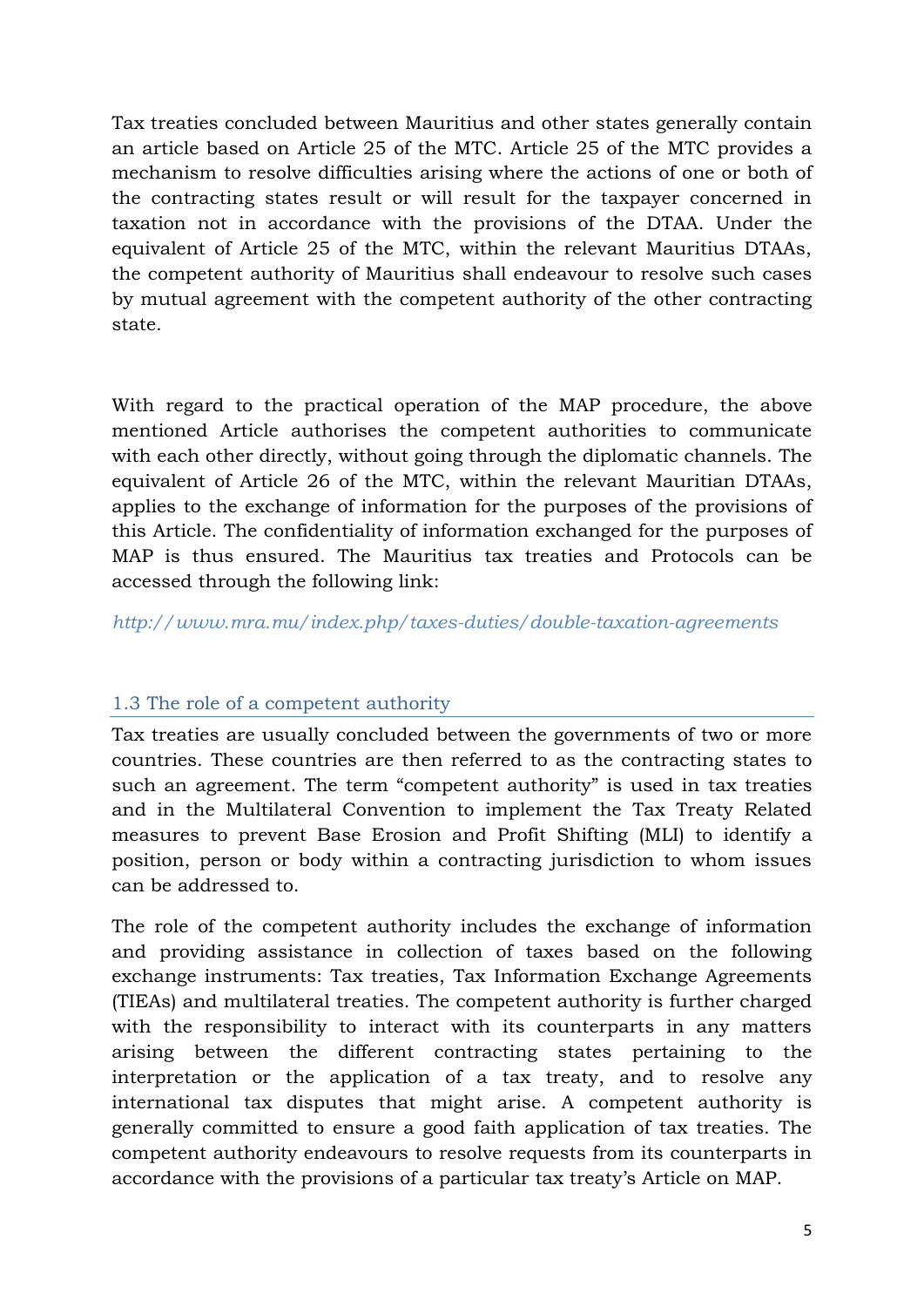## <span id="page-5-0"></span>1.4 MAP profile for Mauritius

The competent authority for MAP in Mauritius is the Director-General of the MRA. To that effect, a dedicated unit (MAP Unit) has been created at the International Taxation Section of the Large Taxpayers Department.

For any further information on MAP, the MRA may be contacted at the following address –

MAP Unit

International Taxation Section

Large Taxpayers Department

Mauritius Revenue Authority

5th Floor, Ehram Court

Cnr Sir Virgil Naz & Mgr Gonin Streets

Port Louis

Email: [Largetaxpayer@mra.mu](mailto:Largetaxpayer@mra.mu)

[Panday.Ramkissoon@mra.mu](mailto:Panday.Ramkissoon@mra.mu)

Tel: (230) 207 6000

<span id="page-5-1"></span>1.5 Details of Competent Authorities of Contracting States/Parties

Country Profiles on MAP which contain information about the Competent Authorities" contact details, domestic guidelines for MAP and other useful information for both tax authorities and taxpayers are available on the OECD website at:

*<http://www.oecd.org/ctp/dispute/country-map-profiles.htm>*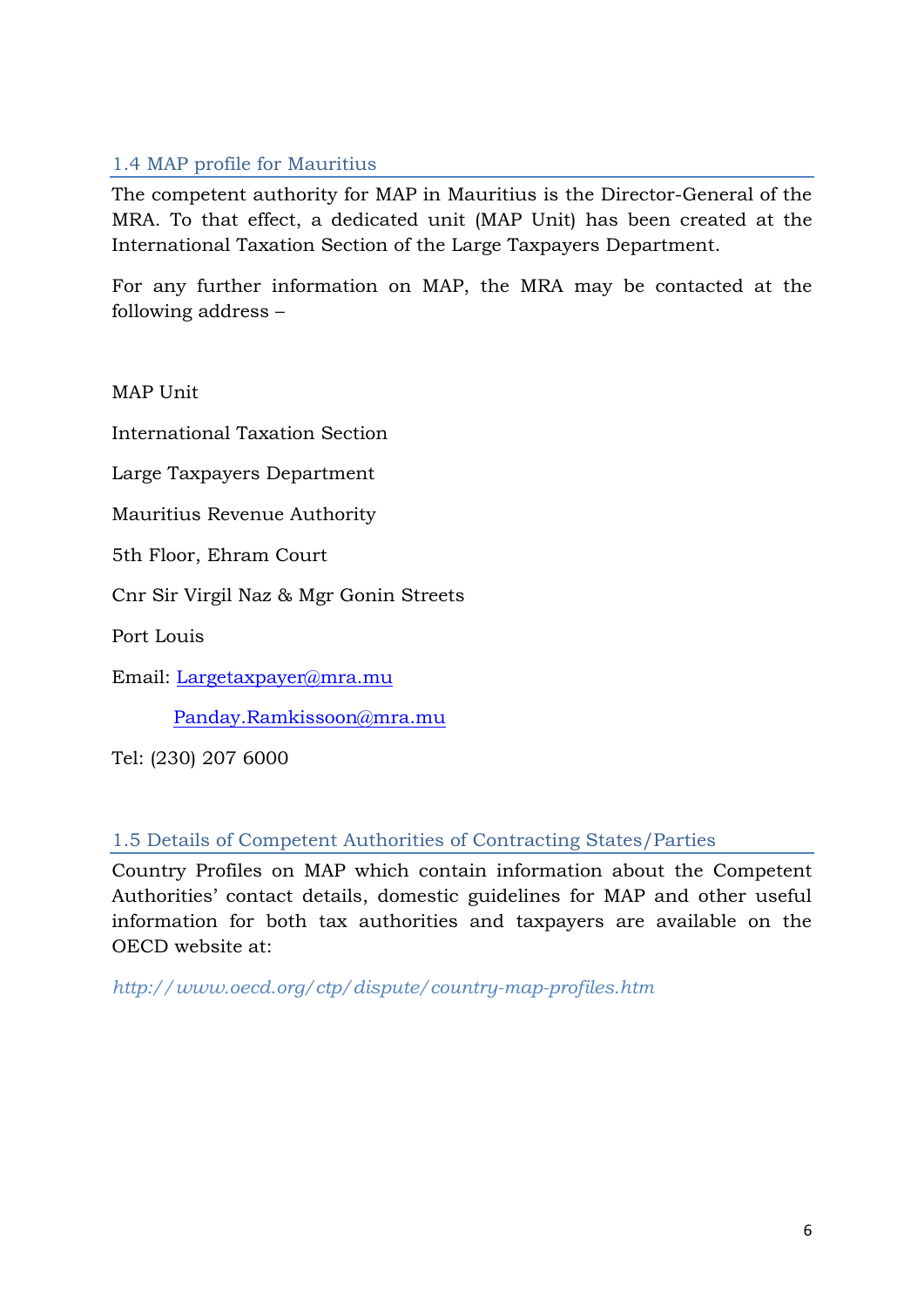### **CHAPTER 2**

### <span id="page-6-1"></span><span id="page-6-0"></span>Making a MAP Request and taxpayer role

### <span id="page-6-2"></span>2.1 How to make a MAP Request?

In order to request MAP assistance, a taxpayer must submit the MAP request in

writing to the relevant Competent Authority(ies), providing the required information as specified in section 2.4 below, of the action that has resulted or will result in taxation not in accordance with the DTAA.

The MAP request must be submitted within the time limit specified in the applicable

DTAA (refer to section 2.3 below).

### <span id="page-6-3"></span>2.2 In what instances would a MAP be applicable?

- Taxation not in accordance with the DTAA
- Dual residence
- Determination of the place of effective management
- Withholding taxes withheld not in accordance with the relevant tax treaty
- Transfer pricing MAP cases

More information on each of the above is provided in Annexure 1.

#### <span id="page-6-4"></span>2.3 Time limits for requesting access to MAP

The time limit in which a MAP request should be submitted is contained in the relevant tax treaty. Generally, Mauritius tax treaties follow Article 25 of the OECD/UN Model Tax Convention and provide that a request for MAP assistance must be submitted within 3 years (except for DTAA with Nepal which provides for two years) from the first notification of the action resulting in taxation not in accordance with the DTAA.

A MAP request will be denied by the competent authority of Mauritius, if the MAP request is not submitted within the time limits provided for in the tax treaty.

Mauritius Revenue Authority (MRA) considers the date of the notice of assessment to be generally regarded as the first notification.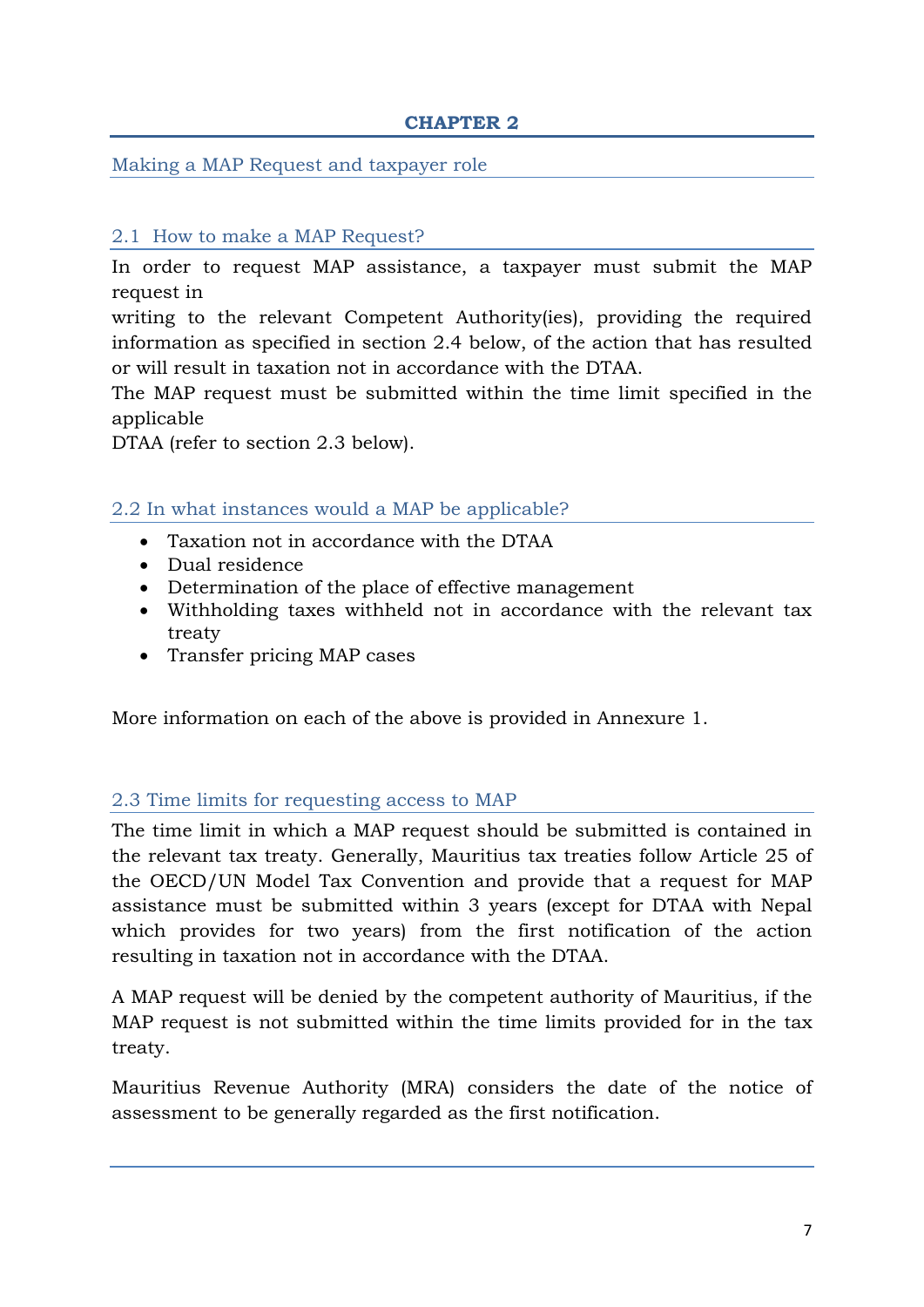#### <span id="page-7-0"></span>2.4 Minimum information to be provided in a MAP request

Requests need to comply with specific minimum information requirements in order for the Competent Authority of Mauritius to be able to process the particular request. The following minimum information are required for a MAP Request.

- 1. Date of the Request
- 2. Name, address and TAN of the taxpayer.
- 3. The provision of the specific article of the DTAA which the taxpayer considers is not being applied correctly by either one or both contracting states.
- 4. The relevant facts of the case including any documentation substantiating these facts, the period involved and the amounts involved.
- 5. An analysis of the issues involved supported by relevant documentation.
- 6. Where a request has also been made to the competent authority of the other contracting state, a copy of that submission with relevant documentation.
- 7. If the issue has been previously dealt with by some other means (such as an advance ruling, advance pricing agreement (APA) or settlement agreement), then a copy of any relevant ruling or agreement.
- 8. A statement indicating whether the taxpayer has filed a notice of objection, notice of appeal.
- 9. If the MAP request has been submitted to another authority under another instrument that provides for a mechanism to resolve treatyrelated disputes, then a copy of that submission (including all related documentation) unless the content of both MAP submissions are exactly the same.
- 10. A final statement confirming that all information provided in the MAP request is accurate and additional information will be provided in a timely manner if required by the competent authority.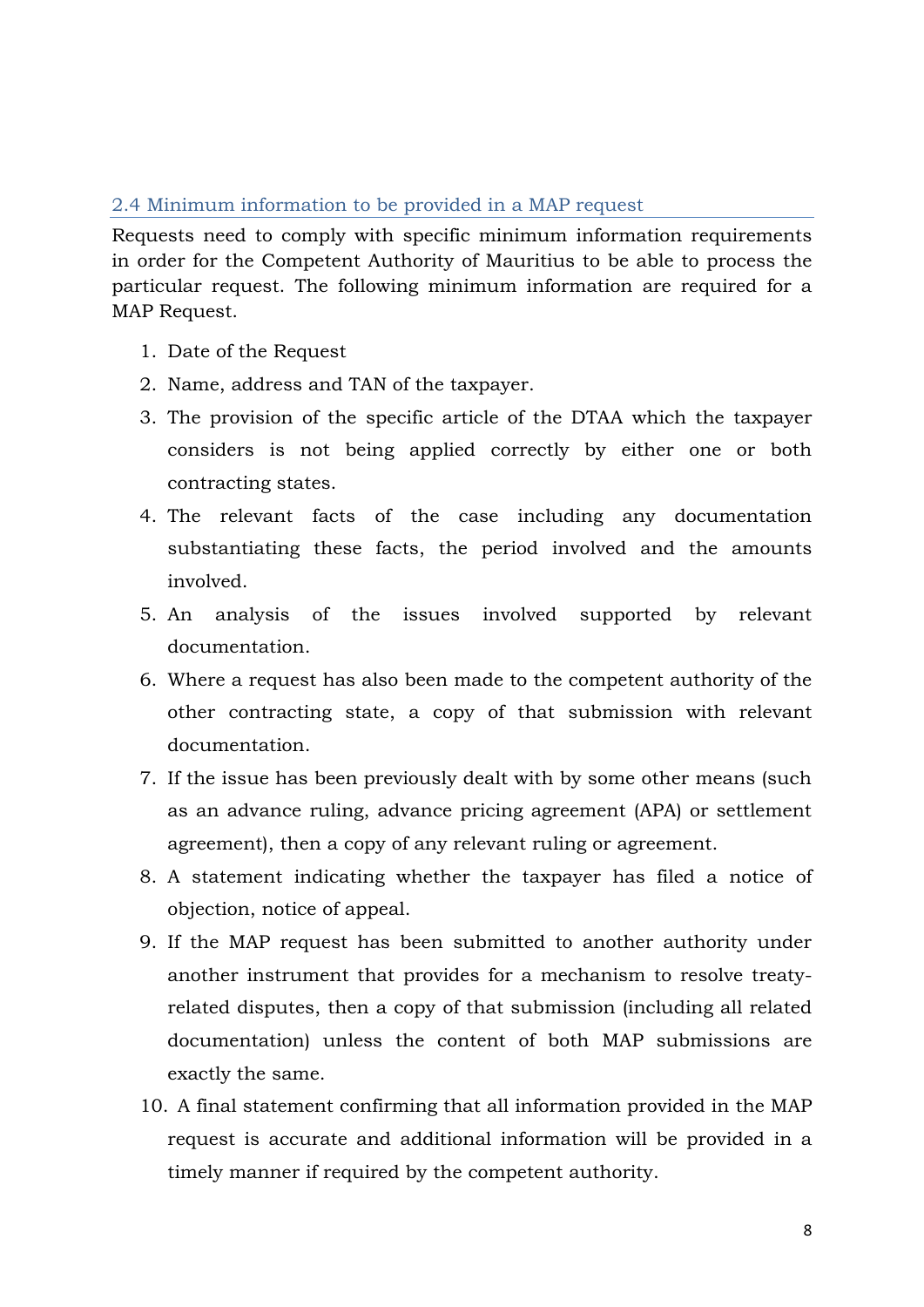11. A copy of any settlement or agreement reached with the other jurisdiction which may affect the MAP process.

The receipt of the information outlined above will determine the start date for a MAP request under a DTAA. This start date is relevant for the purpose of computing the time taken to resolve a MAP request. A MAP request will not be regarded as initiated until all of the relevant information have been provided.

#### <span id="page-8-0"></span>2.5 Analysis of a MAP request and taxpayer role

As the MRA begins the detailed analysis of the MAP request, it is likely that there will be further information requests. Taxpayers are expected to cooperate fully with the MRA by providing complete and accurate information without delay when requested. Without proper information and documentation, the MRA may be unable to resolve disputes. MAP discussions between the MRA and the other Competent Authority are a government-to-government process. Taxpayer involvement in the MAP is generally limited to presenting its views to both Competent Authorities and providing the relevant information. Taxpayers are not involved in the actual discussions between the Competent Authorities. However, where appropriate, taxpayers may be invited to make a presentation before the Competent Authorities to ensure a common understanding of the facts of a particular case. Throughout the MAP process, the taxpayer should ensure that each tax administration is provided with the same information at the same time. This applies to any information submitted by the taxpayer to either tax administration as part of the MAP process. The MRA will keep the taxpayer informed of the status of their MAP request on an on-going basis.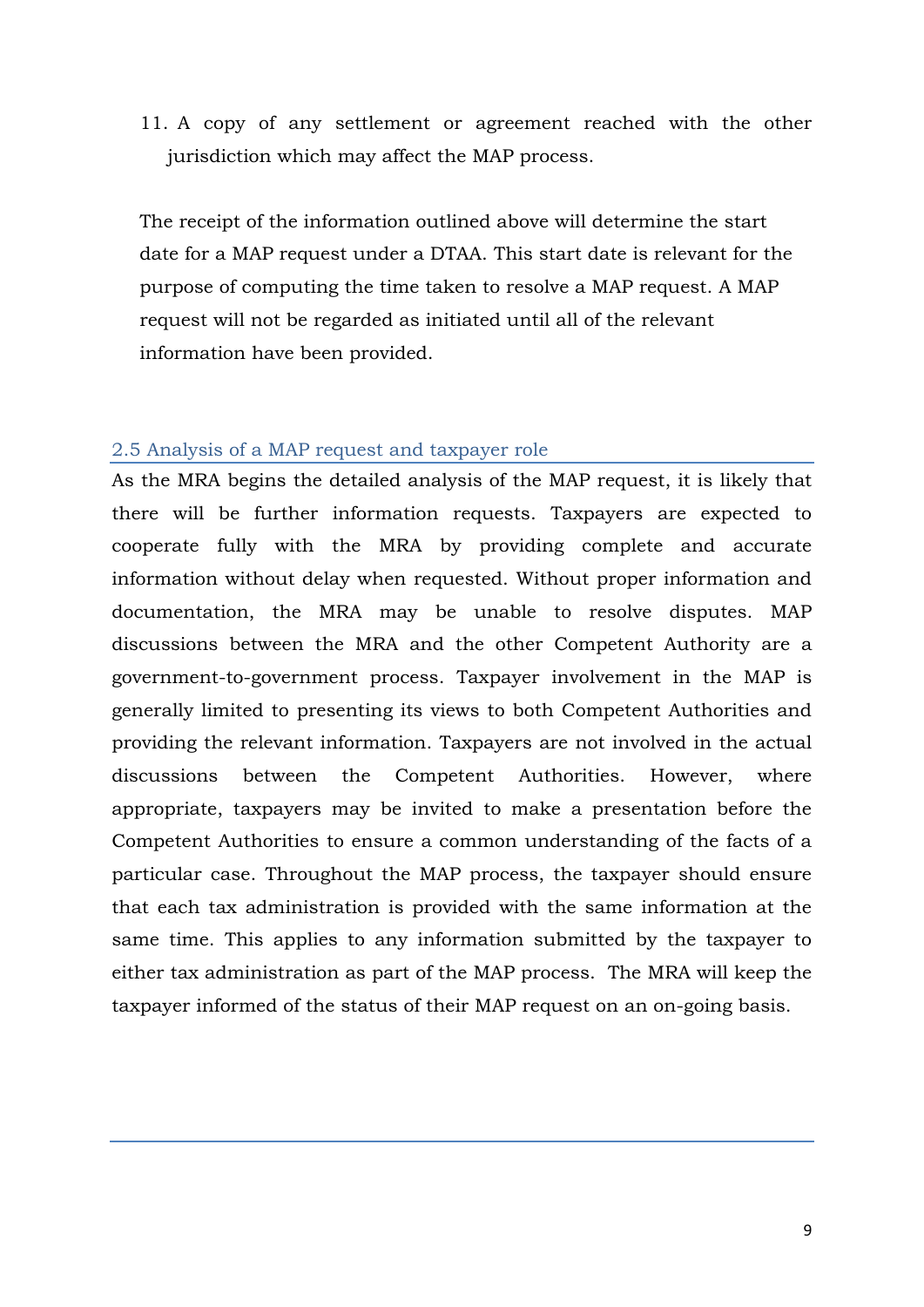## <span id="page-9-0"></span>2.5.1 Considerations by the Competent Authority upon receiving a MAP Request

Upon receipt of a taxpayer's MAP request, the MRA will determine whether the request is justified and whether it is possible to resolve the case without the involvement of the other Competent Authority.

Generally, for a request to be considered justified, the following conditions must be met:

- The taxpayer must have reasonable grounds upon which to seek assistance from the MRA; and
- The MRA should receive timely notification in writing from a taxpayer or the other Contracting State of a proposed adjustment.

The mere existence of an audit or an examination of a taxpayer's activities in the other Contracting State/Party or a request from another Contracting State/Party for information about the taxpayer's activities carried on in the other Contracting State would not generally be sufficient to justify a request.

Where the taxpayer has provided the required information listed in paragraph 2.4 above, the MRA shall not refuse a MAP request on the argument that insufficient information was provided.

Where the taxpayer has not provided all the required information to enable the MRA to process a MAP request, return notification will be sent to the taxpayer to inform him which information or documentation is missing and that the MAP request cannot be handle without the submission of this information or documentation

When a MAP request is received from a taxpayer, the MRA will take the following actions:

(1) Acknowledge receipt of such request within 7 working days from the date of receipt;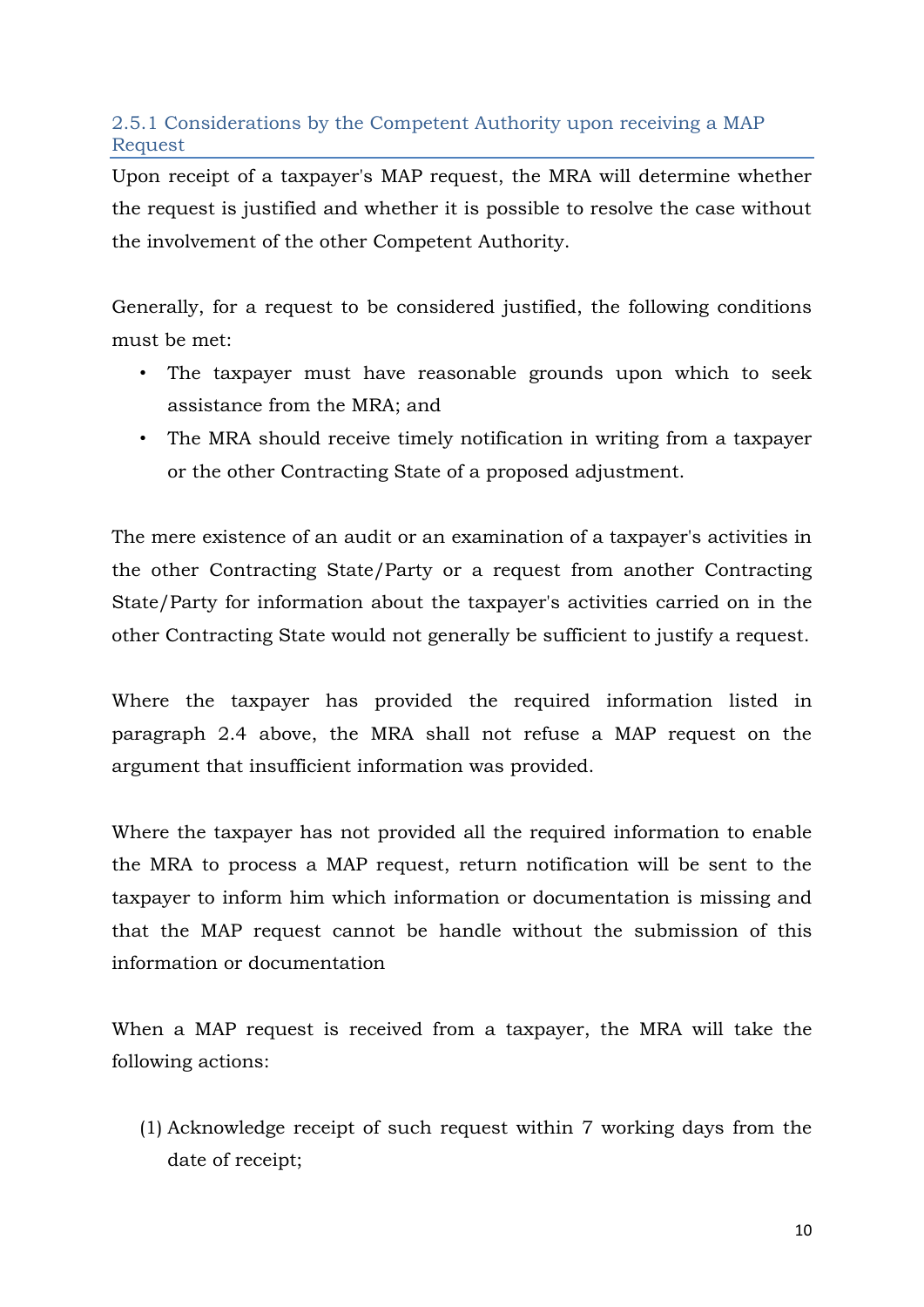- (2) Examine the request and the taxpayer in writing within four weeks from date of receipt whether their request has been accepted or rejected.;
- (3) Where the request is justified and has been accepted, inform the other Competent Authority within four weeks from the date of receipt of the MAP request.
- (4) provide the taxpayer with the reasons for its decision where a request is rejected.

Where time limits specified in the previous paragraph cannot be achieved, the MRA shall advise the taxpayer and indicate the likely timeframe. Where additional information or clarification from the taxpayer is required by the MRA in order to reach a decision as to whether it can accept the MAP request, the four weeks" time limit will commence when the additional information is received by the Competent Authority.

The MRA may consult with the other Competent Authority before declining a MAP request. If the Competent Authority receiving the request ultimately concludes that the MAP request will not be accepted, it will advise the taxpayer in writing, giving the reasons for such decision.

#### <span id="page-10-0"></span>2.5.2 Confidentiality

The information submitted to the MRA in connection with a MAP request will be treated as confidential.

The exchange of information between the MRA and the Competent Authority of the treaty partner country in relation to a MAP shall be carried out in accordance with the provisions of the relevant DTAA. Information exchanged under the DTAAs is confidential and may only be used and disclosed in accordance with the provisions of the treaty.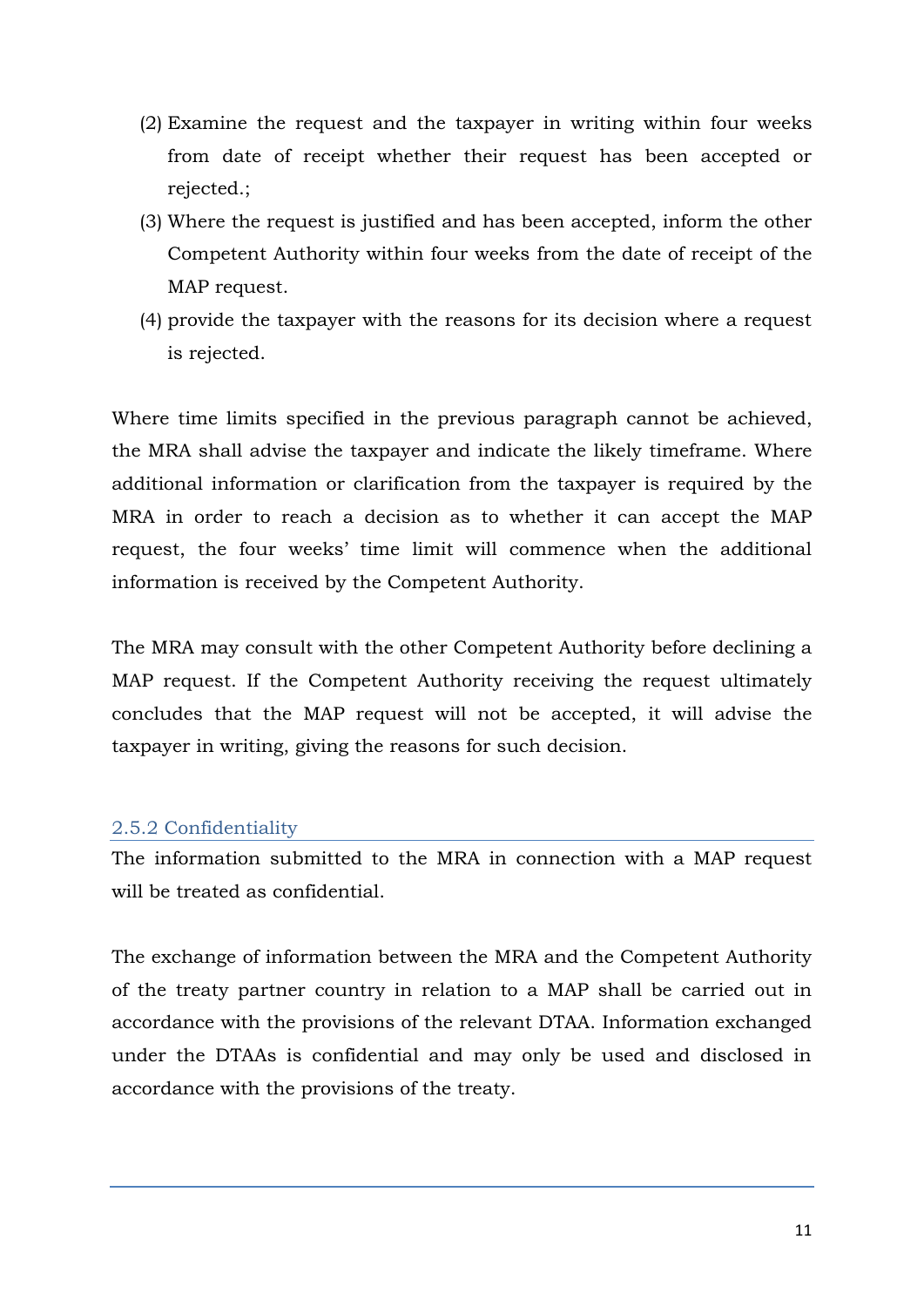### <span id="page-11-0"></span>2.5.3 Interaction with domestic remedies

The MRA is bound by the judicial decisions. Where a judicial decision concerning any issue covered by a MAP request becomes final before the conclusion of the MAP, the MRA shall inform the competent authority of the other State about such decision and that it is bound by it.

The MRA does not envisage the parallel undertaking of MAP where the taxpayer is simultaneously pursuing judicial or administrative remedies. However, a taxpayer may submit a request for MAP assistance while judicial or administrative proceedings are on-going. In such cases, the competent authority will generally request that the taxpayer agrees to the suspension of its judicial or administrative remedies pending the outcome of the MAP. If the taxpayer does not agree to suspend the administrative or judicial remedies, the competent authority will delay the MAP process pending the outcome of the administrative or judicial proceedings.

If the competent authorities cannot reach an agreement through the MAP process or if the taxpayer rejects the agreement between the competent authorities, the taxpayer can then pursue any available domestic administrative or judicial remedies.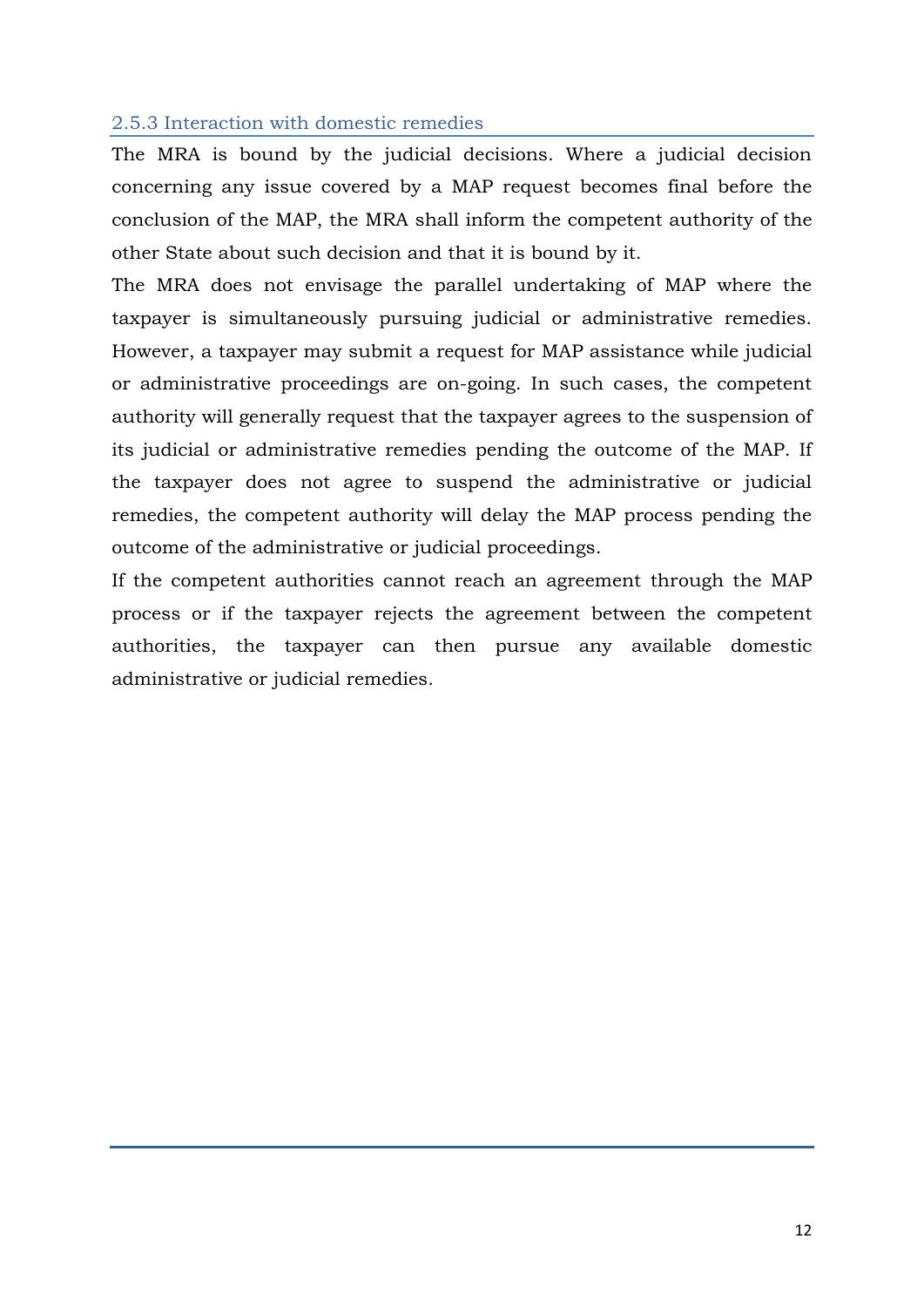#### <span id="page-12-1"></span><span id="page-12-0"></span>The MAP Process

#### <span id="page-12-2"></span>3.1 Unilateral Stage

For MAP requests where Mauritius is the jurisdiction raising the adjustment / assessment and a request is made to the MRA under the MAP article of a DTAA the MRA will first, if the request appears to be justified / well founded, attempt to resolve the matter unilaterally, without consulting the other Competent Authority.

#### <span id="page-12-3"></span>3.2 Bilateral stage

If the MRA cannot itself resolve the matter, but is in agreement with the taxpayer's request for a MAP, it will take up the matter with the Competent Authority of the other Contracting State under the relevant tax treaty to trigger the bilateral stage of the MAP process.

During the bilateral stage the MRA will endeavour to resolve the matter by mutual agreement with the Competent Authority of the other jurisdiction involved. Paragraph 2 of Article 25 of the MTC requires both Competent Authorities to negotiate with a view to the avoidance of double taxation. However, in the absence of mandatory binding arbitration, there is no guarantee that the case will be successfully resolved

#### <span id="page-12-4"></span>3.3 Commencing and Conducting the MAP

Whilst the time taken to complete a MAP case may vary according to its complexity, the MRA will endeavour to conduct the MAP process as expeditiously as possible and to complete the case within twenty-four (24) months from the date of acceptance of the taxpayer's MAP request.

During the evaluation stage, the MRA will endeavour to advise its counterpart on progress at least once every ninety (90) days. Communication may be by way of telephone, emails, briefing notes, correspondence, teleconferencing, face-to-face meetings or any other form acceptable to both Competent Authorities.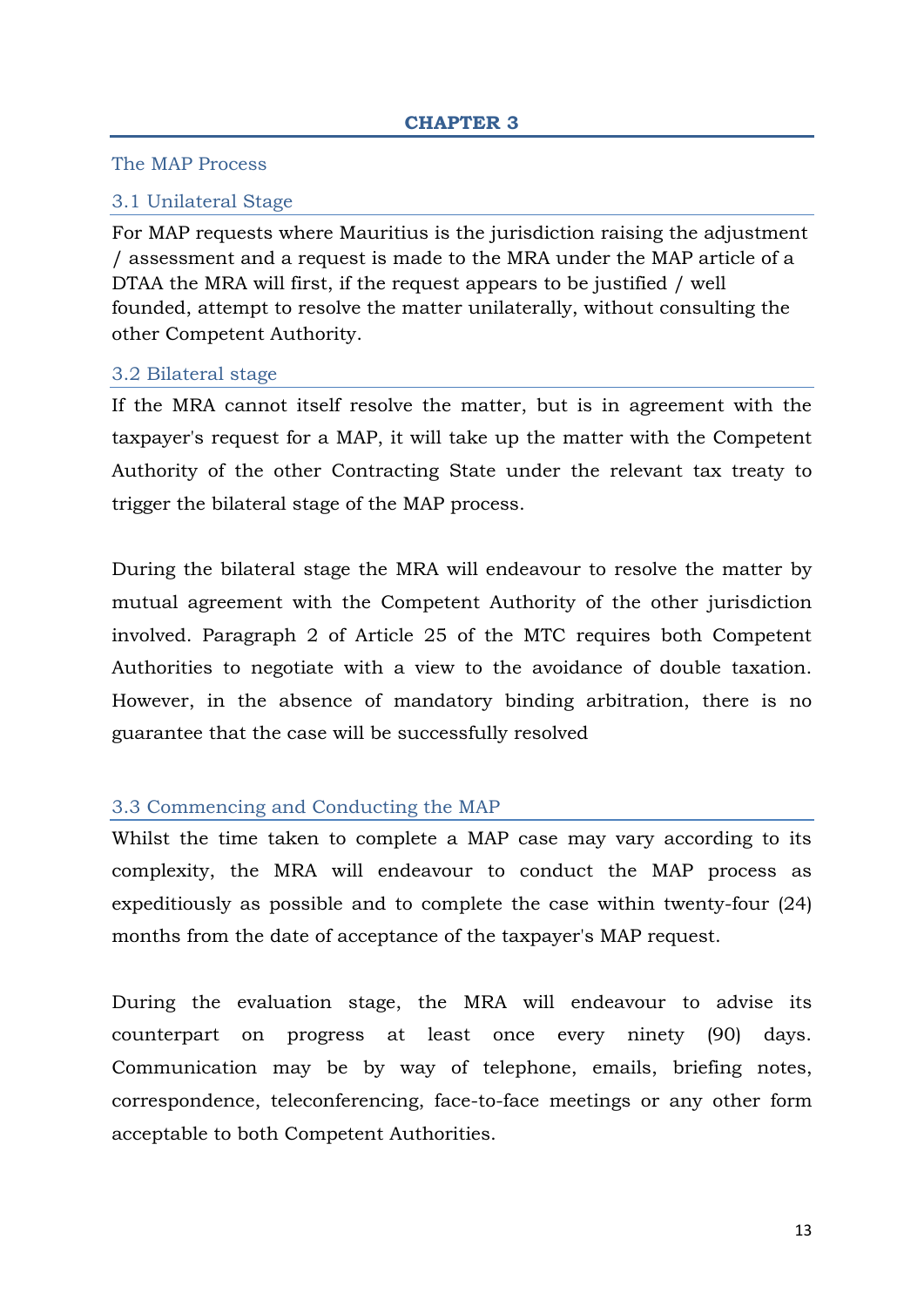To achieve timely resolution and to facilitate negotiations, the MRA, as a matter of priority, will consider the preparation and transmission of a position paper to the Competent Authority within one hundred and eighty (180) days of advising the latter that the MAP request has been accepted. Where circumstances are such that it is not possible to provide the position paper within one hundred and eighty (180) days, the MRA will advise the other Competent Authority in writing as to the reasons why the position paper cannot be so provided and the likely timeframe.

The negotiation of a MAP case is a government-to-government process. While a taxpayer does not have a legal or other right to attend negotiations between the Competent Authorities or to observe the negotiations, the MRA recognises that the taxpayer is a stakeholder in the MAP process and therefore, in exceptional cases, a presentation by the taxpayer may be helpful in the resolution of the case. Any such presentation would occur pursuant to a mutual agreement of the Competent Authorities involved and would be limited to providing factual information.

#### <span id="page-13-0"></span>3.4 Concluding the MAP

When the Competent Authorities resolve a MAP case, the MRA will communicate the terms of the resolution to the taxpayer as soon as possible.

If the terms and conditions of the resolution are not satisfactory to the taxpayer, the taxpayer may withdraw from the MAP process and pursue any available right to appeal.

The Director-General of the MRA shall not implement the resolution under the MAP process with a taxpayer until an exchange of letters between Competent Authorities has occurred. Once letters have been exchanged and the taxpayer has accepted the resolution, the Director-General, shall give effect to the resolution in Mauritius without delay. In the event that the MRA is unable to reach agreement with the Competent Authority of the foreign tax administration and in the absence of mandatory binding arbitration, the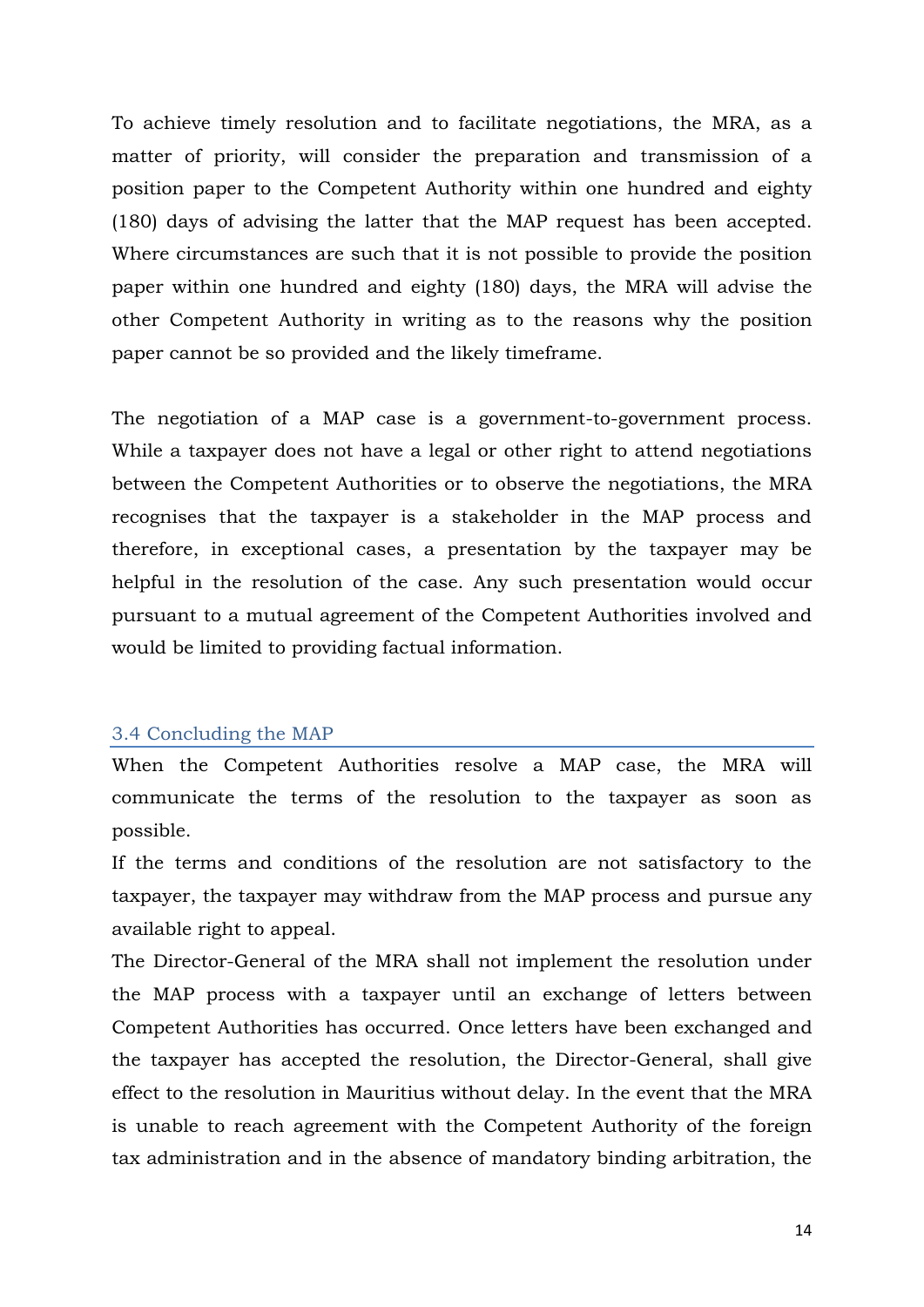MRA will notify the taxpayer in writing, setting out why agreement could not be reached. Except for cases involving arbitration (refer to paragraph 3.8), the MRA is not obliged to engage in further discussions with the other Competent Authority where the MRA or the other Competent Authority believes that agreement cannot be reached.

The Competent Authorities will endeavour to resolve MAP cases in accordance with the relevant provisions and in a timely manner. The time taken to resolve a MAP case may vary according to its complexity, but Competent Authorities will endeavour to reach resolution on MAP cases within an average timeframe of 24 months.

#### <span id="page-14-0"></span>3.5 Withdrawal of a MAP request

If the taxation not in accordance with the provisions of the tax treaty is resolved through domestic remedies, the taxpayer must notify the applicable competent authority to withdraw the MAP request. A foreign competent authority may also withdraw a MAP in the event that unilateral relief is provided, by informing the MRA"s competent authority that such relief has been granted. A taxpayer can withdraw its request for MAP at any time before a MAP agreement has been reached. Withdrawal of a request for MAP must be made in writing, stating the reasons for the withdrawal. The competent authority will acknowledge receipt of the taxpayer"s request for withdrawal, close the MAP and inform the other Competent Authority accordingly.

#### <span id="page-14-1"></span>3.6 Circumstances that may give rise to further notification to taxpayers

The taxpayer should be notified in writing in the following circumstances:

- Upon request, or when necessary, update the taxpayer on the status of the MAP to the extent that the update does not hinder the MAP process.
- Upon conclusion of a MAP case, providing the details of the decision or agreement.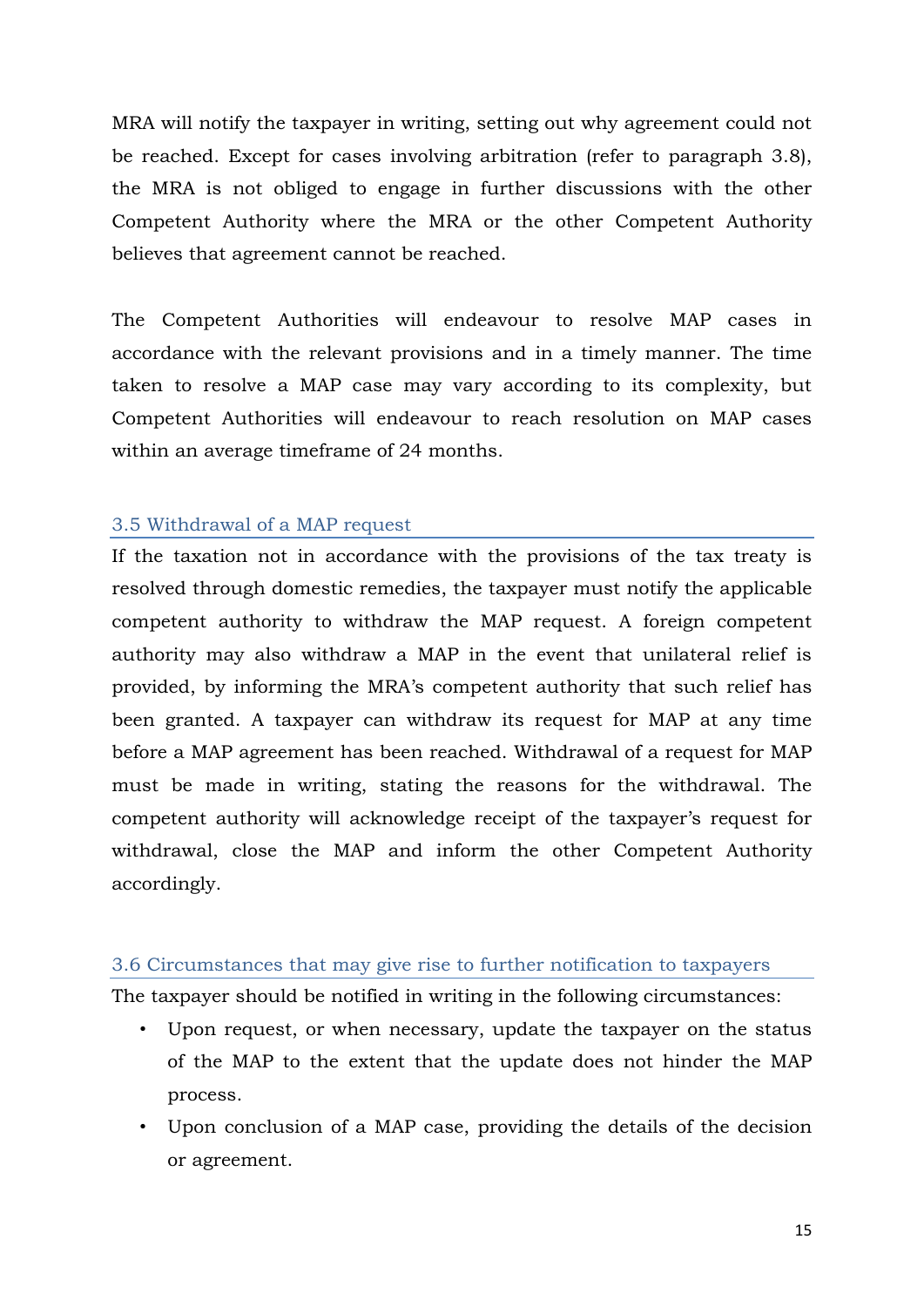• Upon implementation, to provide the procedures to follow after an agreement is reached to process and provide relief (if applicable).

## <span id="page-15-0"></span>3.7 Possible Outcome of a MAP Process:

As already indicated above, a MAP process may result in one of the following:

- Unilateral Relief (refer to paragraph 3.1).
- Competent Authority agreement for full/partial elimination of double taxation or no Competent Authority agreement is reached, including agreement to disagree (refer to paragraphs 3.2 to 3.4);
- MAP request withdrawn by the taxpayer (refer to paragraph 3.5)

## <span id="page-15-1"></span>3.8 Arbitration

MAP Arbitration provisions are currently included in the DTAA with Congo and Monaco but are subject to an exchange of notes to establish the procedures and bring the MAP arbitration into effect.

The MLI Arbitration provisions will only apply in DTAAs with countries which have also adopted the Arbitrations provisions and ratified the MLI.

The arbitration decision is binding on both contracting states and has to be implemented, notwithstanding any time limits in the domestic laws of the contracting states.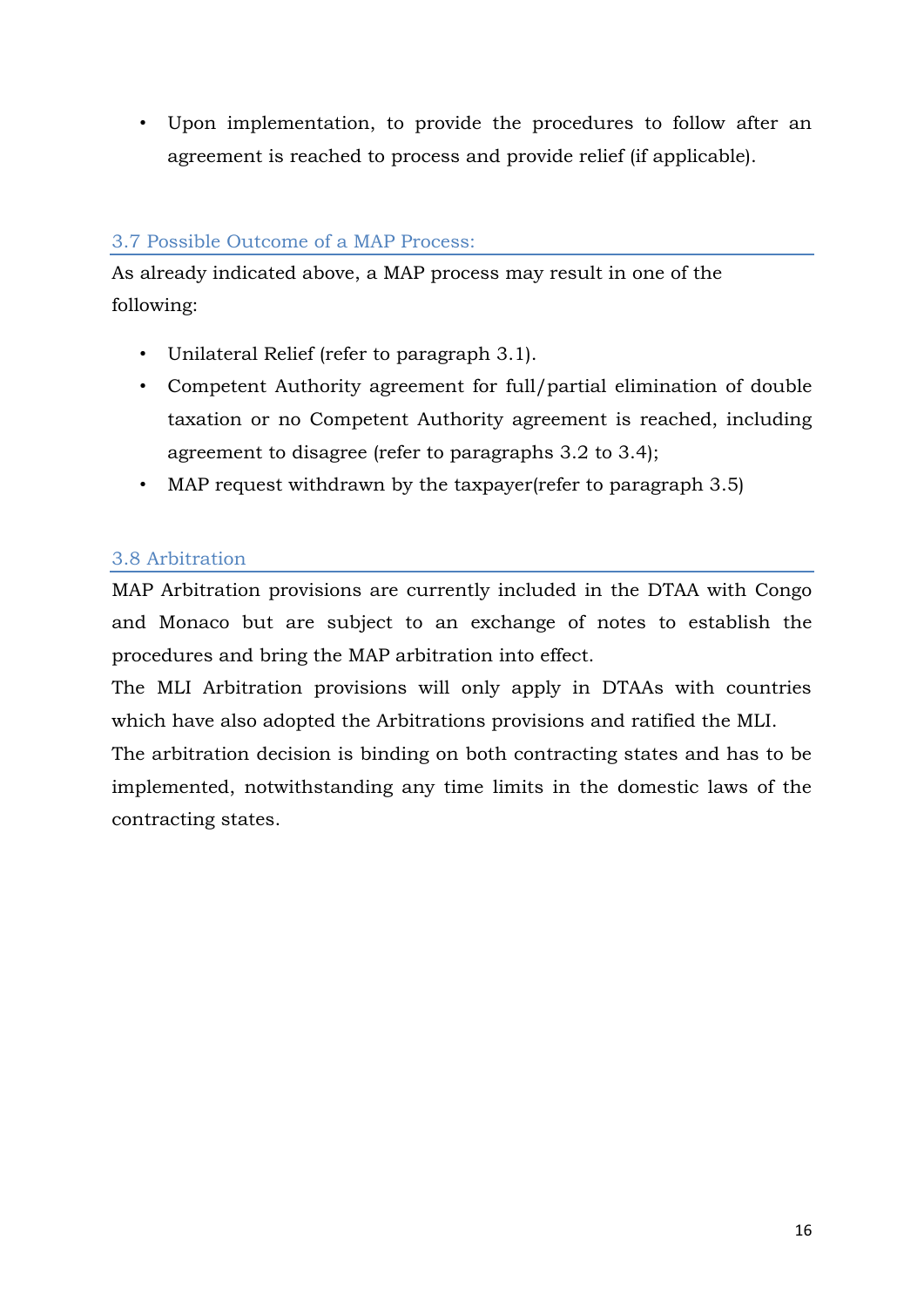### **1.0 Taxation not in accordance with the DTAA**

The relevant Article of the DTAA equivalent to Article 25(1) and (2) of the MTC provides for the elimination in a particular case of taxation that is not in accordance with the DTAA. Examples include –

- (i) cases where lack of information as to the taxpayer"s actual situation has led to the misapplication of the DTAA, especially regarding the determination of residency (Article 4);
- (ii) the existence of a permanent establishment (Article 5);
- (iii)pension and annuities (Article 17); and
- (iv)the temporary nature of the services performed by an employee (Article 15).

#### **2.0 Dual residence**

The most common occurrences for individuals are cases of dual residency, namely, where an individual is considered a resident for tax purposes of two countries, under their respective domestic laws. This can happen, because the domestic laws of the two countries may apply different tests for determining residency. As part of its object and purpose of avoiding double taxation, a tax treaty will only allow one of these countries to treat that person as a resident for purposes of the treaty, and it therefore sets forth criteria to determine which of the two countries the person has the greater connection with. That country will then be treated as the only country of residence when applying the treaty.

Paragraph 2 of Article 4 (Resident) of the MTC seeks to solve this problem by providing a series of "tiebreaker" tests, each serving to determine the single residence country for treaty purposes. In the application of those tests, there may be different views taken by the two countries, for example as to where the person's "permanent home" or centre of vital interests is, and there might, therefore, be a need to resort to MAP to resolve differences between the treaty partner countries.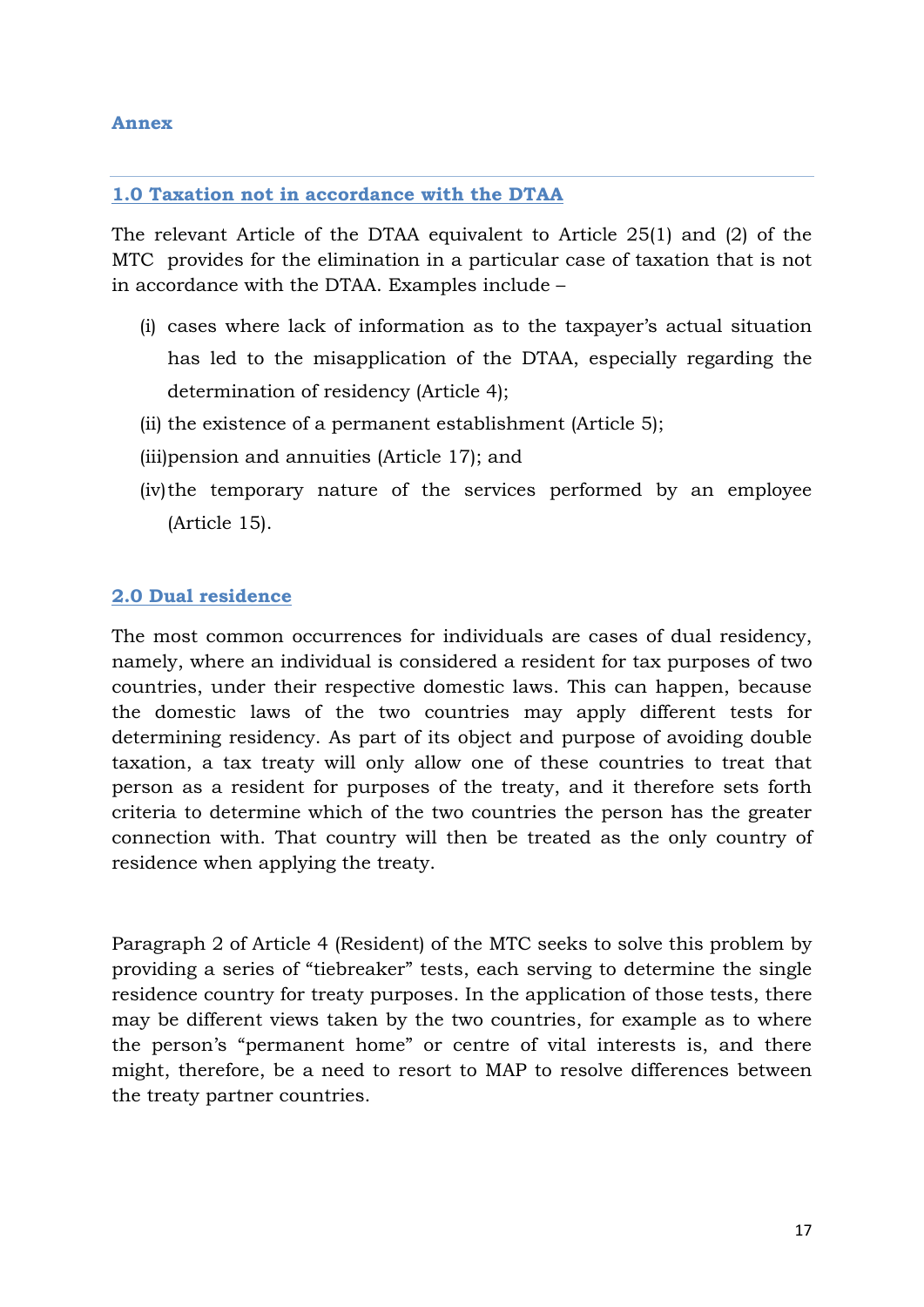Moreover, even if both countries agree on how the tiebreaker tests operate, these tests do not always give a result. The last tiebreaker test tries to deal with this by providing that "the competent authorities of the Contracting States shall settle the question [that is - of individual residence for treaty purposes] by mutual agreement." In other words, if the issue is not solved by the other tiebreaker rules, it should be solved by mutual agreement to help avoid double taxation.

### **3.0 Place of effective management**

Multiple facts need to be taken into account, often involving multiple locations, and from those facts and locations it is necessary, for tax treaty purposes, to determine a single dominant place of effective management. The determination looks at where the key management and commercial decisions are regularly and predominantly made. Although the determination of the place of management is not based on a snapshot requiring an assessment at a particular moment in time, when a company changes its place of effective management the change in residence occurs on a particular date and is not in relation to a year of assessment.

## **4.0 Withholding taxes withheld not in accordance with the relevant tax treaty**

The MAP is also applicable in the absence of any double taxation contrary to the tax treaty, once the taxation in dispute is in direct contravention of a rule in the tax treaty. An example would include when one state taxes a particular class of income in respect of which the tax treaty gives an exclusive right to tax to the other jurisdiction (e.g. in Mauritius).In these instances the Mauritian resident should enquire with the withholding agent in the other jurisdiction the reason for such withholding and whether there are any relevant application forms for a refund for incorrectly imposing withholding taxes. In some instances, jurisdictions may have directive forms that must be stamped by the other tax authority to ensure that withholding tax is not imposed in the future. Such cases would only become a MAP if the withholding agent or foreign tax authority, as relevant, refuses to refund the withholding taxes deducted. The Mauritian resident can submit a MAP request providing all information as set out in 2.5.